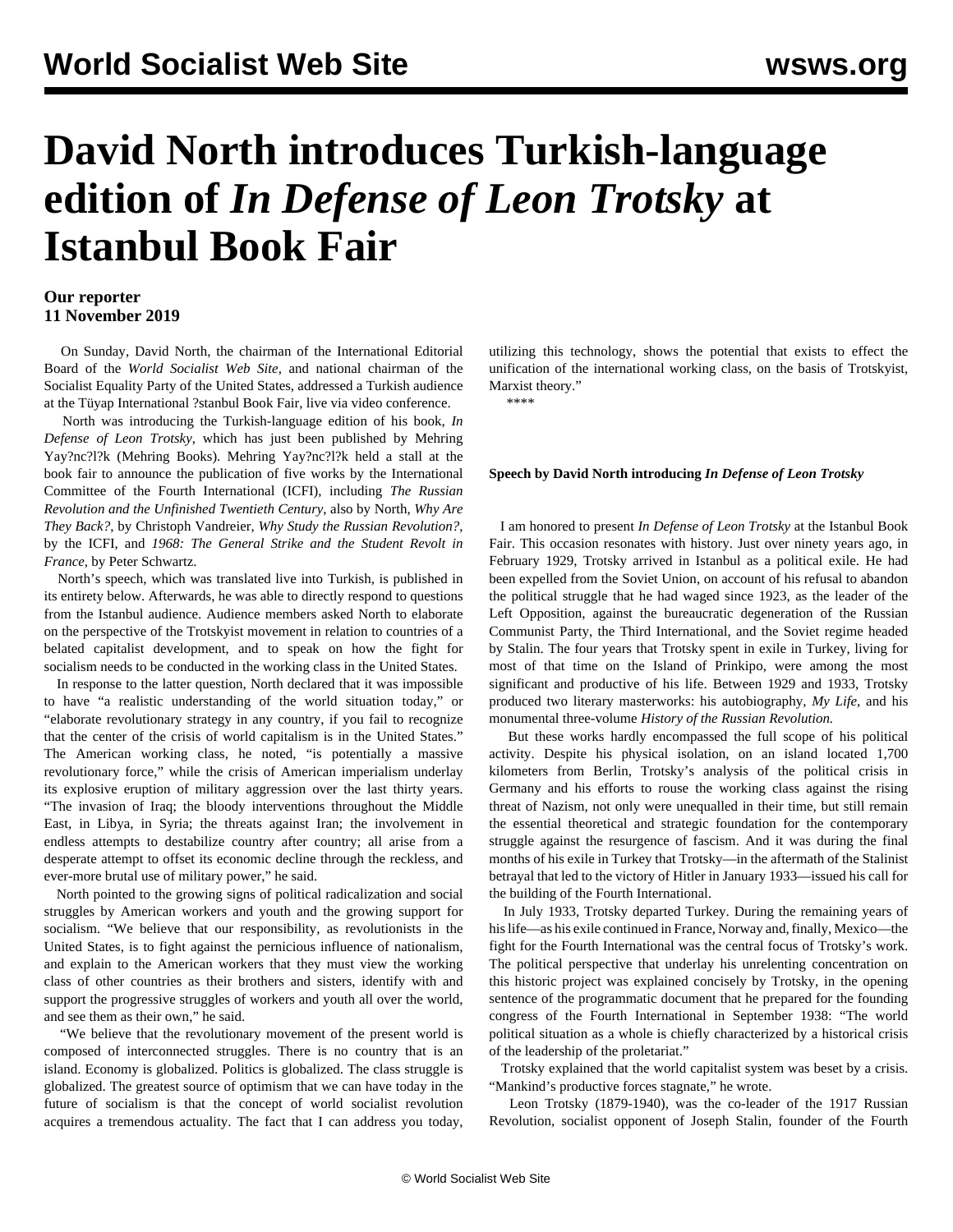International, and strategist of world socialist revolution.

 "Already new inventions and improvements fail to raise the level of material wealth. Conjunctural crises under the conditions of the social crisis of the whole capitalist system inflict ever heavier deprivations and sufferings upon the masses. Growing unemployment, in its turn, deepens the financial crisis of the state and undermines the unstable monetary systems. Democratic regimes, as well as fascist, stagger on from one bankruptcy to another."

 Trotsky presented in the starkest—and most accurate—terms the alternatives that confronted humanity: "Without a socialist revolution, in the next historical period at that, a catastrophe threatens the whole culture of mankind." But how was the victory of socialism to be secured? How was the objective potential for socialism to be realized? This required the creation of the essential subjective conditions for the victory of the working class, that is, the building of the World Party of Socialist Revolution. "The historical crisis of mankind," Trotsky wrote, "is reduced to the crisis of the revolutionary leadership."

 This historical background is necessary to understand the political context out of which the book that is being presented today, *In Defense of Leon Trotsky*, emerged. Trotsky was assassinated by an agent of the Soviet secret police, then known as the GPU, in August 1940. His death was the political culmination of the Great Terror, launched by Stalin and his criminal henchmen against the entire generation of Marxist intellectuals and workers who had secured the victory of the October 1917 Revolution.

 The Terror had been prepared and was accompanied by a campaign of historical falsification of monstrous and almost unfathomable dimensions. In order to politically legitimize the bureaucratic regime, justify its repudiation of the principles of the October Revolution, and cover up its betrayals of the working class, Stalin was compelled to falsify every aspect of the history of the Russian Revolution and to distort, beyond recognition, Marxism as the theoretical foundation of socialist revolution.

 The central target of the Stalin School of Historical Falsification was Trotsky. The assault on Trotsky's place in the Russian Revolution was driven by two fundamental considerations. First, an accurate account of Trotsky's practical contribution to the victory of the October 1917 Revolution and the defeat of the counter-revolution in the Civil War of 1918–21, was incompatible with the narrative required by the Stalinist bureaucracy to justify its usurpation of political power.

 Second, Trotsky's theory of permanent revolution—which provided the strategic foundation of the Bolshevik conquest of power in 1917 and the internationalist perspective of world socialist revolution advanced by the new Soviet regime—was diametrically opposed to the reactionary nationalist program of "socialism in one country," advanced by Stalin after Lenin's death in 1924.

 Therefore, the entire political and ideological legitimacy of the Stalinist regime and its associated parties throughout the world, depended upon upholding the falsification of Trotsky's ideas and actions. Even after Stalin's death in March 1953, his successors were unable to repudiate the lies that were used to criminalize Trotsky and Trotskyism. In his "Secret Speech" of February 1956, at the Twentieth Congress of the Communist Party of the Soviet Union, Nikita Khrushchev's denunciation of Stalin's crimes excluded any acknowledgment of Trotsky's true role in the history of the Soviet Union. The edifice of anti-Trotskyist lies was kept intact.

 By the time Mikhail Gorbachev came to power in 1985 and initiated his policy of Glasnost ("Openness"), 45 years had passed since the assassination of Trotsky. The bureaucracy allowed access to state archives containing a mass of documents that established, irrefutably, the criminal character of the Moscow Trials and the Stalinist regime's homicidal persecution of Trotskyists. But the Gorbachev regime still refused to sanction the rehabilitation of Trotsky.

Since the 1920s, the Stalinist bureaucracy had branded Trotsky as an

agent of imperialism bent on the destruction of the Soviet Union. As late as November 1987, Gorbachev denounced Trotsky as "an excessively selfassured politician who always vacillated and cheated;" and praised Stalin for having "safeguarded Leninism in an ideological struggle" against Trotskyism. This vicious attack on Trotsky and Trotskyism was delivered by the cynical and hypocritical general secretary of the Soviet Communist Party even as he was implementing his pro-market perestroika and clearing the way for the restoration of capitalism and the liquidation of the Soviet Union.

 The dissolution of the Soviet Union had so completely vindicated Trotsky's struggle against Stalinism that it might have seemed reasonable to expect that the lies of the Soviet bureaucracy would finally be consigned to the dustbin of history; that there would be a new and honest assessment of Trotsky's place in Soviet and world history, and that the political farsightedness and moral stature of his struggle to liberate Marxism and socialism from the perversions introduced by Stalinism would be, at long last, forthrightly and generously acknowledged.

 But nothing of the sort was to take place. The end of the USSR was followed almost immediately by a new international campaign against Trotsky and Trotskyism. The Post-Soviet School of Historical Falsification rapidly emerged, producing works that amalgamated the old lies of the Stalinist bureaucracy with the traditional Cold War anticommunist narrative of right-wing historians in the West.

 The teaching of history does not take place in a political, let alone moral vacuum. In the politically reactionary and intellectually demoralized environment that followed the dissolution of the Soviet Union, the quest for a successful academic career trumped the defense of historical truth. The Post-Soviet School of Historical Falsification made many recruits. In a period of intellectual backsliding, as Trotsky said so well, the force of political reaction not only conquers. It also convinces.

 But the question remains: What political necessity was served by the Post-Soviet School of Historical Falsification? Why was there any particular need for lies about Soviet history and the role of Leon Trotsky? Had not the dissolution of the Soviet Union discredited and disproved Marxism, Bolshevism and the perspective of socialist revolution? Had not the "End of History" arrived?

 The claim that the October Revolution and the entire socialist project were doomed to failure was based on one central assumption: that the dissolution of the USSR in 1991 followed inexorably from the 1917 Revolution. Or, to state the argument somewhat differently: Stalinism was the inevitable product of Marxism and Bolshevism. There was no alternative to the Stalinist regime.

 But the struggle of Trotsky and the Left Opposition is the historical refutation of the argument that there was no alternative to Stalinism.

 Unable to deal honestly with the historical and political implications of the Trotskyist opposition—that is, to admit that the victory of the Left Opposition over the Stalinists would have placed the Soviet Union and the world socialist movement on a very different and progressive (i.e., revolutionary socialist) trajectory—the reactionaries required lies to cover over the contradictions, gaps and flaws in their arguments.

 Their falsifications took various forms. Some claimed that the Trotskyist opposition in the Soviet Union was insignificant and posed no threat to Stalin. Others argued that Trotsky's differences with Stalin were of no particular importance, and that their conflict was merely a power struggle between two ambitious men. And others asserted that Trotsky, had he remained in power, would have been worse than Stalin.

 The dissolution of the Stalinist regimes in Eastern Europe and the Soviet Union initially inspired a wave of giddy triumphalism within the ruling elite. The specter of socialism had at last been vanquished. But as the years passed and the twentieth century gave way to the twenty-first, the persistence of international geopolitical tensions, domestic political crises, global economic instability and clear indications of rising social